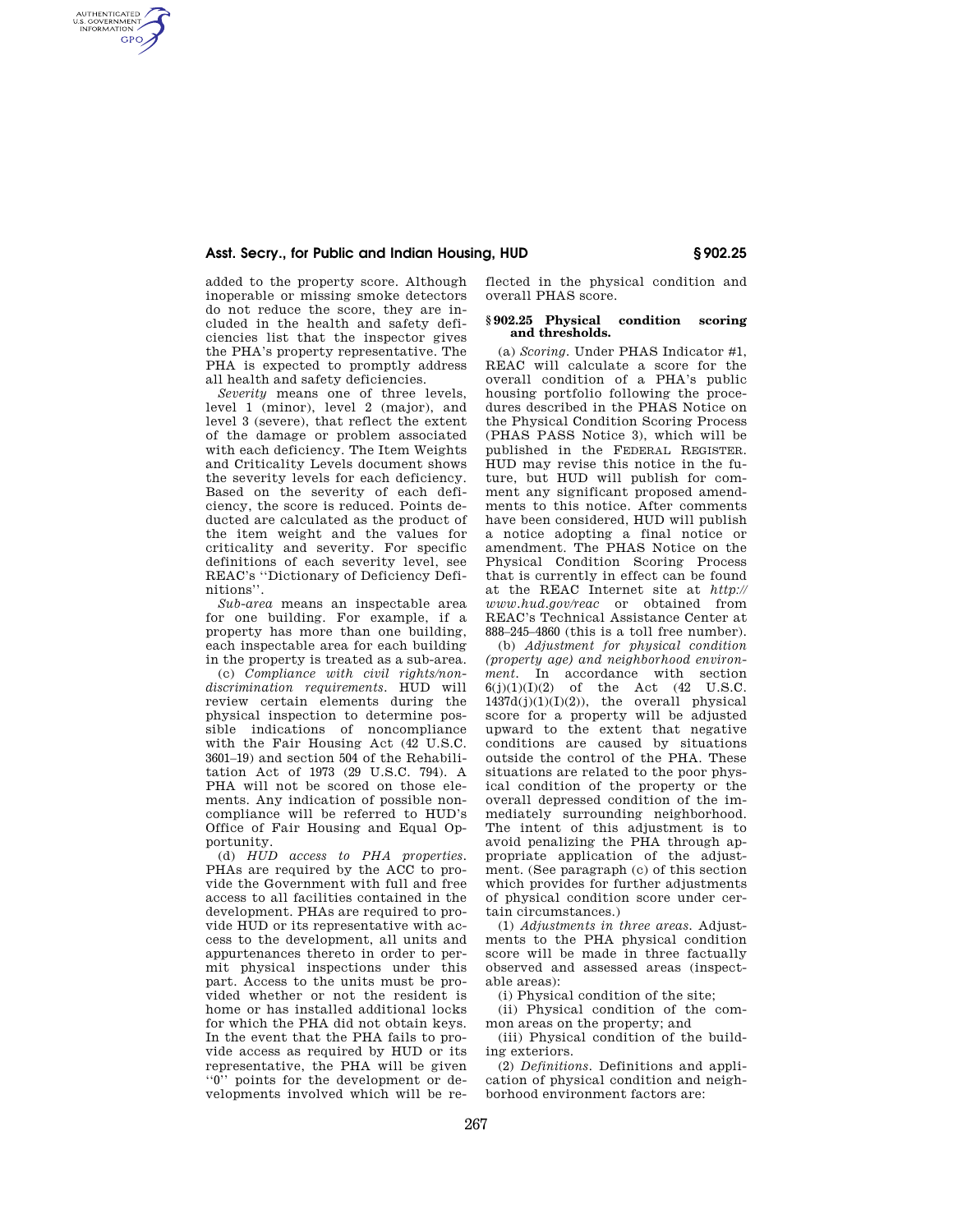**§ 902.25 24 CFR Ch. IX (4–1–10 Edition)** 

(i) Physical condition applies to properties over 10 years old and that have not received substantial rehabilitation in the last 10 years.

(ii) Neighborhood environment applies to properties located where the immediate surrounding neighborhood (that is a majority of the population that resides in the census tracts or census block groups on all sides of the development) has at least 51 percent of families with incomes below the poverty rate as documented by the most recent census data.

(3) *Adjustment for physical condition (property age) and neighborhood environment.* HUD will adjust the physical score of a PHA's property subject to both the physical condition (property age) and neighborhood environment conditions. The adjustments will be made to the scores assigned to the applicable inspectable areas so as to reflect the difficulty in managing. In each instance where the actual physical condition of the inspectable area (site, common areas, building exterior) is rated below the maximum score for that area, 1 point will be added, but not to exceed the maximum number of points available to that inspectable area.

(i) These extra points will be added to the score of the specific inspectable area, by property, to which these conditions may apply. A PHA is required to certify in the manner prescribed by HUD, the extent to which the conditions apply, and to which inspectable area the extra scoring point should be added.

(ii) A PHA that receives the maximum potential weighted points on the inspectable areas may not claim any additional adjustments for physical condition and/or neighborhood environments for the respective inspectable area(s). In no circumstance shall a property's score for the inspectable area, after any adjustment(s) for physical condition and/or neighborhood environments, exceed the maximum potential weighted points assigned to the respective property's inspectable property's area(s).

(4) *Scattered site properties.* The Date of Full Availability (DOFA) shall apply to scattered site properties, where the age of units and buildings vary, to determine whether the properties have received substantial rehabilitation within the past 10 years and are eligible for an adjusted score for the Physical Condition Indicator.

(5) *Maintenance of supporting documentation.* PHAs shall maintain supporting documentation to show how they arrived at the determination that the property's score is subject to adjustment under this section.

(i) If the basis was neighborhood environments, the PHA shall have on file the appropriate maps showing the census block groups surrounding the development(s) in question with supporting census data showing the level of poverty. Properties that fall into this category but which have already been removed from consideration for other reasons (permitted exemptions and modifications and/or exclusions) shall not be counted in this calculation.

(ii) For the Physical Condition Indicator, a PHA would have to maintain documentation showing the age and condition of the properties and the record of capital improvements, evidencing that these particular properties have not received capital funds.

(iii) PHAs shall also document that in all cases, properties that were exempted for other reasons were not included in the calculation.

(c) *Database adjustment*—(1) *Adjustments for factors not reflected or inappropriately reflected in physical condition score.* Under certain circumstances, HUD may determine it is appropriate to review the results of a PHA's physical inspection which are unusual or incorrect due to facts and circumstances affecting the PHA's property which are not reflected in the inspection or which are reflected inappropriately in the inspection.

(i) These circumstances are not those that may addressed by the technical review process described in §902.68. The circumstances addressed by this paragraph (c)(1) may include inconsistencies between local code requirements and the HUD physical inspection protocol; conditions which are permitted by local variance or license or which are preexisting physical features that do not conform to, or are inconsistent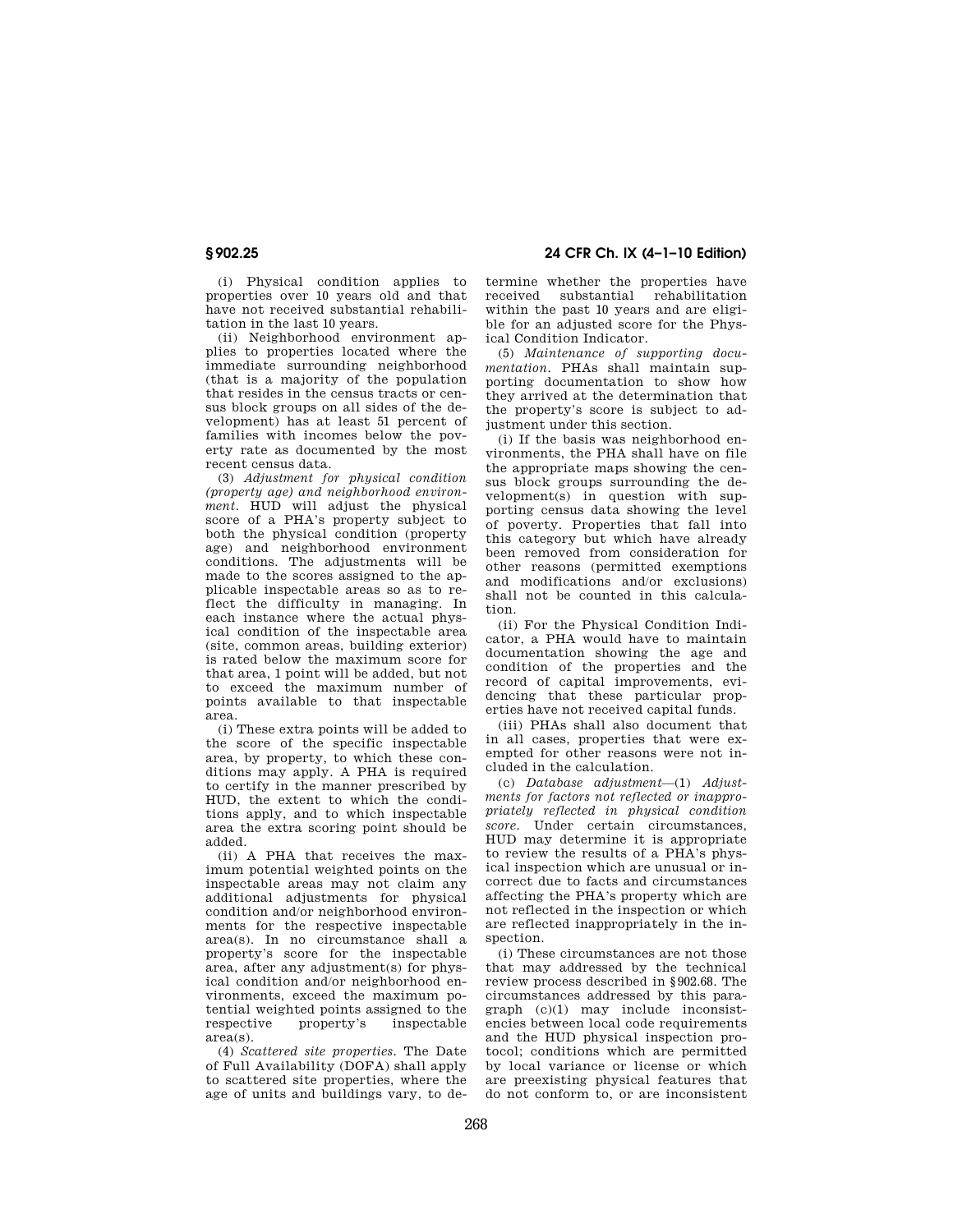## **Asst. Secry., for Public and Indian Housing, HUD § 902.25**

with, HUD's physical condition protocol; or the PHA has been scored for elements (*e.g.,* roads, sidewalks, mail boxes, resident-owned appliances, etc.) that it does not own and is not responsible for maintaining, and the PHA has notified the proper authorities regarding the deficient structure.

(ii) An adjustment due to these circumstances may be initiated by a PHA's notification to the applicable HUD HUB/Program Center and such notification shall include appropriate proof of the reasons for the unusual or .<br>incorrect result. A PHA may submit the request for this adjustment either prior to or after the physical inspection has been concluded. If the request is made after the conclusion of the physical inspection, the request must be made within 15 days of issuance of the physical condition score. Based on the recommendation of the applicable HUD HUB/Program Center following its review of the PHA's evidence or documentation, HUD may determine that a reinspection and/or re-scoring of the PHA's property is necessary. HUD shall define, by notice, the procedures to be followed to address circumstances described in paragraph (c) of this section. The notice will be applicable to both public housing and multifamily housing properties covered by 24 CFR part 5, subpart G.

(2) *Adjustments for adverse conditions beyond the PHA's control.* Under certain circumstances, HUD may determine that certain deficiencies that adversely and significantly affect the physical condition score of the PHA were caused by circumstances beyond the control of the PHA. The correction of these conditions, however, remains the responsibility of the PHA.

(i) The circumstances addressed by this paragraph  $(c)(2)$  may include, but are not limited to, damage caused by third parties (such as a private entity or public entity undertaking work near a public housing development that results in damage to the development) or natural disasters. (The circumstances addressed in paragraph (c)(2) of this section are not those addressed by the technical review process in §902.68.)

(ii) To adjust a physical condition score based on circumstances addressed in paragraph (c)(2) of this section, the PHA must submit a request to the applicable HUD HUB/Program Center requesting a reinspection of the PHA's properties. The request must be submitted within 15 days of the issuance of the physical condition score to the PHA and must be accompanied by a certification that all deficiencies identified in the original report have been corrected. Based on the recommendation of the applicable HUD HUB/Program Center following its review of the PHA's evidence or documentation, HUD may determine that a reinspection and/or re-scoring of the PHA's property is necessary.

(3) *Adjustments for modernization work in progress.* HUD may determine that an occupied dwelling unit or other areas of a PHA development, subject to physical inspection under this subpart, which are undergoing modernization work in progress require an adjustment to the physical condition score.

(i) An occupied dwelling unit or other areas of a PHA development undergoing modernization are subject to physical inspection; the unit and other areas of the PHA development are not exempt from physical inspection. All elements of the unit or of the other areas of the PHA development that are subject to inspection and are not undergoing modernization at the time of the inspection (even if modernization is planned) will be subject to HUD's physical inspection protocol without adjustment. For those elements of the unit or of the development that are undergoing modernization, deficiencies will be noted in accordance with HUD's physical inspection protocol, but the PHA may request adjustment of the physical condition score as a result of modernization work in progress.

(ii) An adjustment due to modernization work in progress may be initiated by a PHA's notification to the applicable HUD HUB/Program Center and the notification shall include supporting documentation of the modernization work underway at the time of the physical inspection. A PHA may submit the request for this adjustment either prior to or after the physical inspection has been concluded. If the request is made after the conclusion of the physical inspection, the request must be made within 15 days of